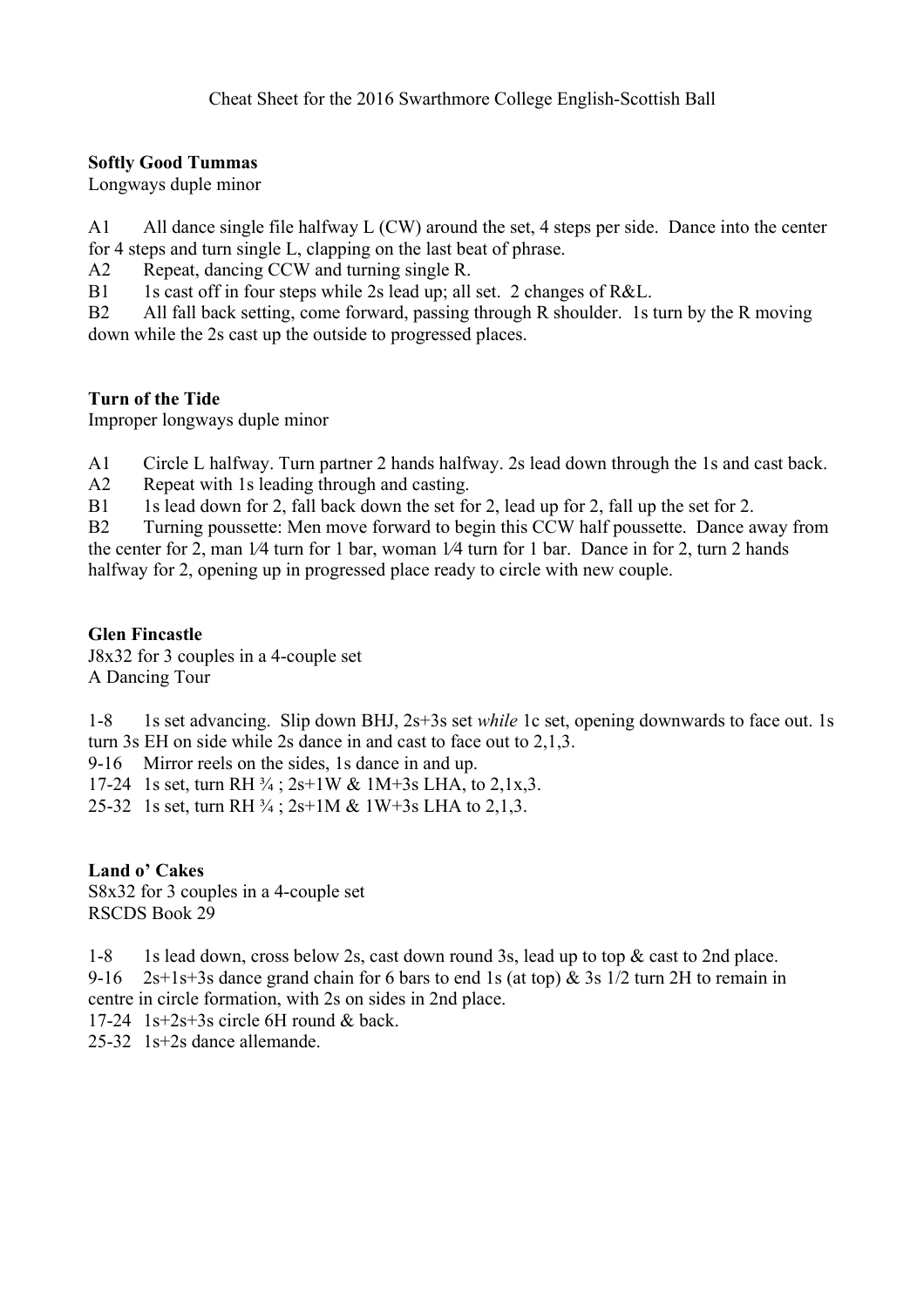## **The Hyperactive Reel**

R8x32 for 3 couples in a 4-couple set Graded Book 2

1-8 1s lead down the middle  $\&$  back.

9-16 1s+2s dance poussette with 1s ending back to back ready for double triangles.

17-24 All dance double triangles, 1s end facing out on own sides.

25-32 1s cast to right & dance figs of 8 across while 2s+3s dance reels of 3 on sides (1s interacting with 2s+3s in reel).

## **Barbarini's Tambourine**

Longways duple minor

 $A1$  $1<sup>st</sup>$  corners figure 8 to change places: cast around neighbor, pass L shoulders in the center, cast R around partner to corner's place.

 $A2$  $2<sup>nd</sup>$  corners the same: cast around partner, pass R shoulders in the center, cast L around neighbour to corner's place.

B Fall back 3 steps, come forward, pass through. Back-to-back with neighbor; back-to-back with partner. R&L. Turn partner 2 hands.

#### **At Nancy's House**

Three-couple longways set

A All 6 circle round and back (slipping). 1s turn R 1 1⁄2 *while* 2s and 3s star R. 1s cast to the bottom and cross R shoulder *while* 2s and 3s cross R hands with partner, then cross diagonally up passing R shoulder with partner.

B Middles (3s) advance toward partner and turn single R into a cast one place CW, while ends balance in and out and petronella one place to the R (CCW). Repeat this figure three more times until proper and progressed in the order 2-3-1.

#### **Trip to Kilburn**

Longways triple minor

- A1 1s cast and circle with 3s, then lead down through 3s.
- A2 1s cast up to circle with 2s. 1s lead up through 2s.
- B1 1s cast off one place. 1st, 2nd and 3rd couples circle six hands L once round.
- B2 1s and 2s, dance 4 changes of a circular hey (brisk 2 steps per pass), turn partner 2 hands.

#### **The Professor's Nightmare**

J8x32 for 3 couples in a 4-couple set Miller, unpublished

1-8 1s followed by  $2s+3s$  lead down the middle  $\&$  up (3s leading) with  $2s+3s$  casting back to places.

9-16 1s+2s dance the knot.

- 17-24 1s+3s dance the knot.
- 25-32 1s lead up crossing RH & cast to 2nd place, s dance 1/2 fig of 8 round 2s.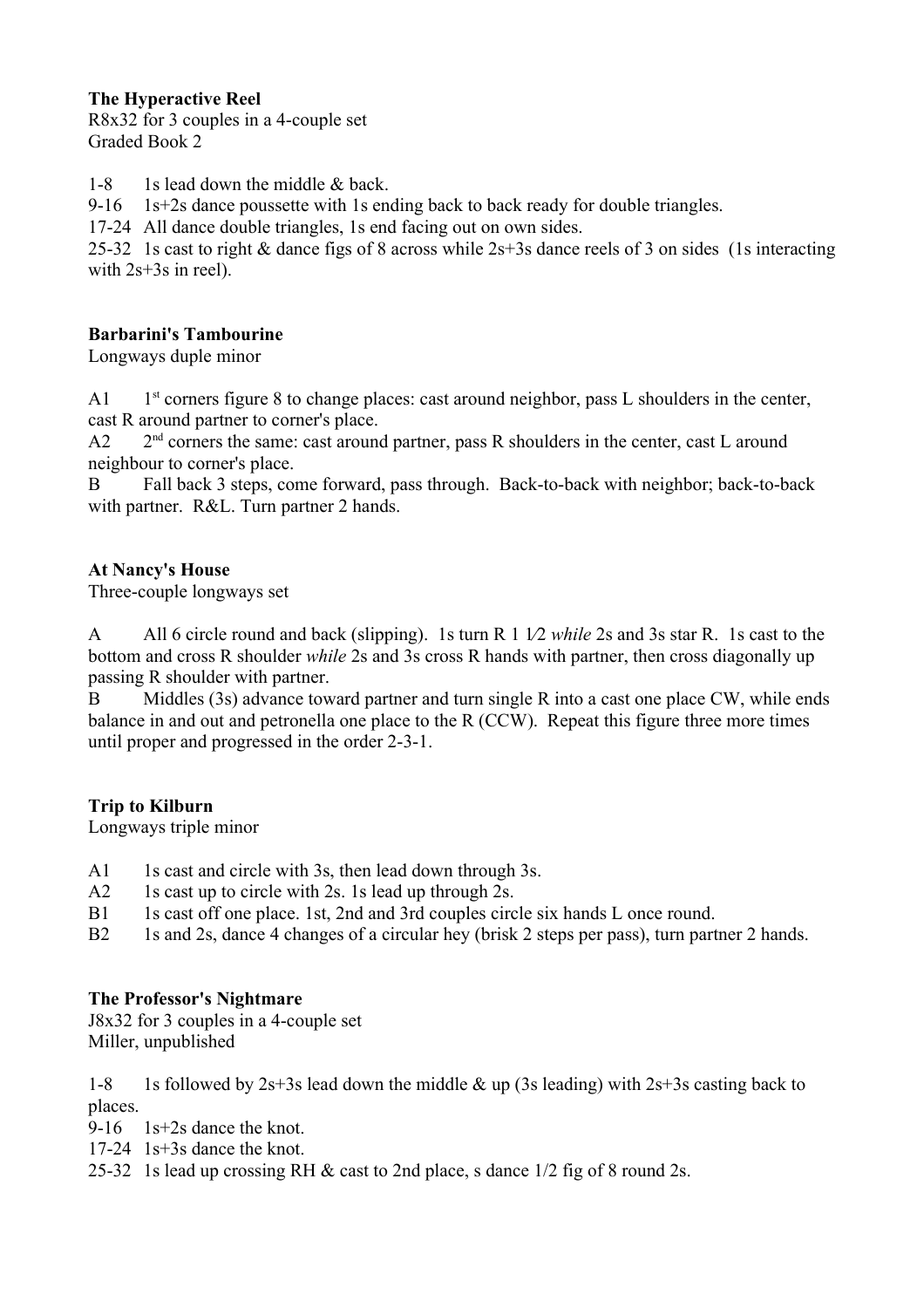### **The Sauchie Haugh**

S8x32 for 2 couples in a 4-couple set RSCDS Leaflets

- 1-8 1s lead down the middle & back (end facing down).
- 9-16 1s+2s dance the rondel.
- 17-24 2s+1s adv+ret 1 step, turn partners 2H & circle 4H round to left.
- 25-32 2s+1s dance diamond poussette.

## **Soldier's Joy**

Improper contra dance

- A1 Forward and back. Turn neighbor 2H.
- A2 Balance, partner swing.
- B1 Ladies' chain.
- B2 Forward and back, pass through.

# **Alterations**

Longways duple minor

- A<sub>1</sub> 1st corners set forward to each other: fall back to place. 1st man wide cast down, 2nd woman same up, *while* 2nd corners turn 1 1/4 by R. All finish progressed.
- A2 2nd corners the same: 1st woman cast down, 2nd man up, *while* 1st corners turn 1 1⁄4 by R.
- B1 1s & 2s R hands across; L hands back.
- B2 1s cross, cast down, 2s moving up,  $1/2$  figure 8 up through 2s.

# **Irish Lamentation**

Longways duple minor

A1 Taking hands four, all step set L& R twice. 1st corners turn 2 hands.

A2 Repeat with 2nd corners turning.

B1 All dance up a double & face out. Neighbors take inside hands, 1s gate to progressed position. All dance down a double & face out; 1s gate to original place. 1s cross, cast, and 1⁄2 figure 8 up through 2s.

B2 R&L beginning with partners. Couples waltz once around each other to progressed places.

# **Pelorus Jack**

J8x32 for 3 couples in a 4-couple set RSCDS Book 41

1-8 1s cross RH & cast 1 place, dance RH across with 3s & 1s end with man facing his 1st corner with his partner behind him.

9-16 1s dance alternating tandem 1/2 reel of 3 with 1st corners, 1s dance alternating tandem 1/2 reel with 2nd corners.

17-24 1s dance alternating tandem 1/2 reels of 3 with Ladies 1st corner (pstn),1s dance alternating tandem 1/2 reel with Ladies 2nd corner (pstn).

25-32 1M followed by partner dance into LH across with 2s, 1s retain LH & 1/2 turn to own sides, 2s+1s+3s set.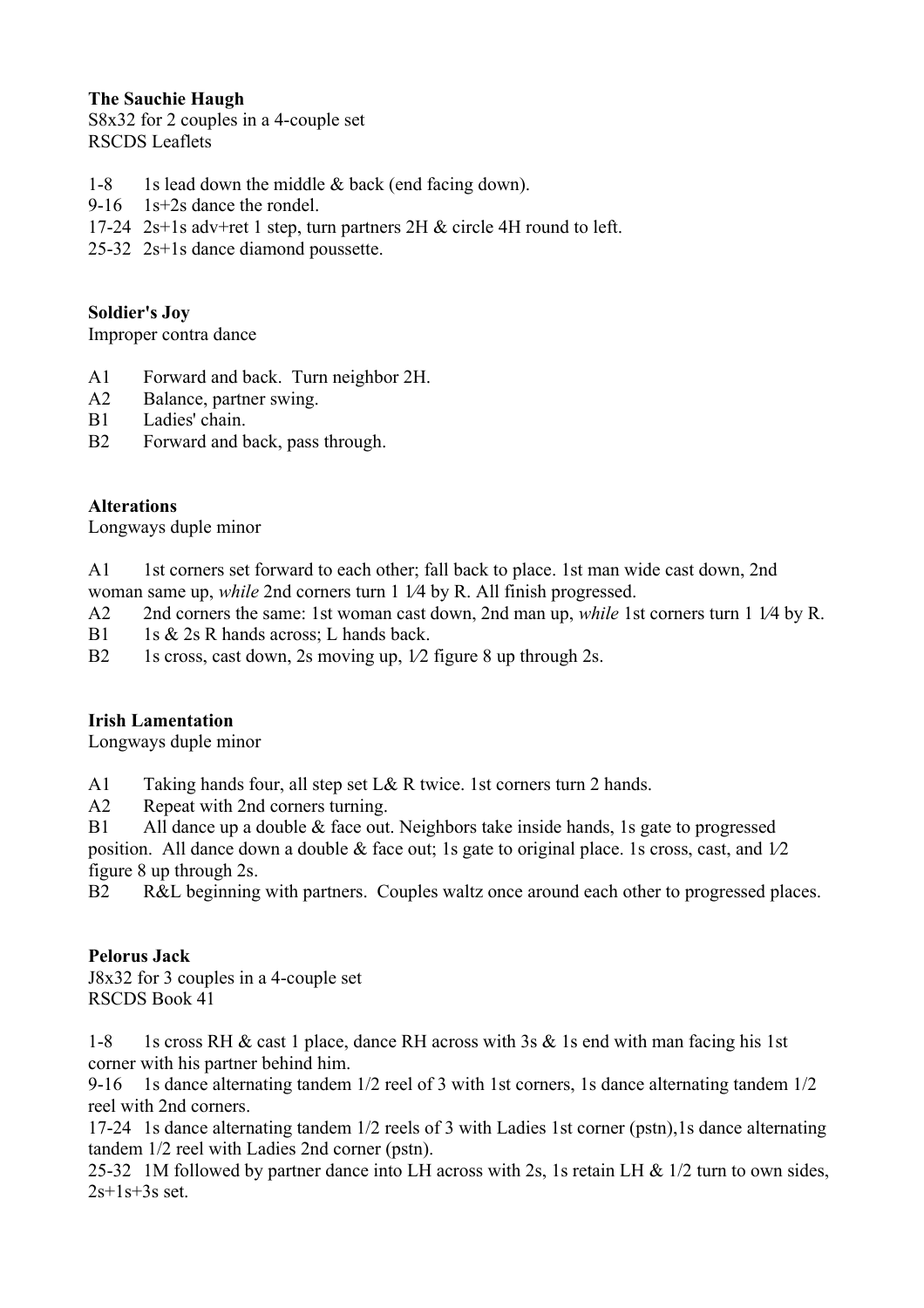### **Argyll Strathspey**

S8x32 for 3 couples in a 4-couple set RSCDS Book 35

- 1-8 1s+2s+3s 1/2 turn RH, twirl & dance out to opposite sides & repeat back to place.
- 9-16 1s+2s+3s circle 6H round & back (1s end in centre facing down & 3s in centre facing up).
- 17-24 1s+3s dance R&L (up & down) & end back on own sides.

25-32 1s+2s dance the tournee.

## **Fireside Reel**

R8x32 for 3 couples in a 4-couple set Scottish Country Dances of The 18th Century

1-8 1M casts to 2nd place, crosses & turns 2L RH to end in 2nd place opp side, 1L casts, crosses & turns 2M LH to end in 2nd place opp side.

9-16 1s lead down & cast up round 3s,  $2s+1s$  dance  $1/2$  R&L (2s end 2nd place opposite sides) to 1, 2x, 3.

17-24 1s+2s set & petronella turn moving anticl'wise to next position to right, 1s+2s repeat to 2,1x, 3.

25-32 2s+1s+3s dance 6 bar reels of 3 on opposite sides giving RSh to 2nd corners (1M up, 1L down), 1s cross to own side 2nd place on bars 31-32.

# **Physical Snob**

Three-couple longways set

A1 1st woman lead the women around men back to places (take hands).

A<sub>2</sub> 1st man lead men around women.

B1&2 Poussettes: 1s & 2s change places (1st man push); 1s & 3s whole poussette (1st woman push); 1s & 2s change places (1st woman push).

C1&2 1s cross, cast one place; cross, cast to the bottom. 1s lead to the top, cast to the bottom. (Optional footwork for A and C: skip change.)

# **When Laura Smiles**

Longways duple minor

- A1 1s lead down for 6 steps, up for 6, turn single into place.
- A2 2s do the same, leading down.
- B1 2 changes of R&L, starting with partner. Partners gypsy.
- B2 All circle one round, turn P halfway.

#### **Dublin Bay**

Longways duple minor

A 1s cross R while setting to 2s (1st woman cross first). Turn opposite R hand. 1s cross L shoulder and cast, curling in to finish between 2s in a line across the dance, facing neighbor. Arm R with neighbor and finish 4 in line facing *down*.

B All fall back a double, then come forward. Turn towards neighbor to face up. All fall back a double and then come forward. 1s gate to progressed place.